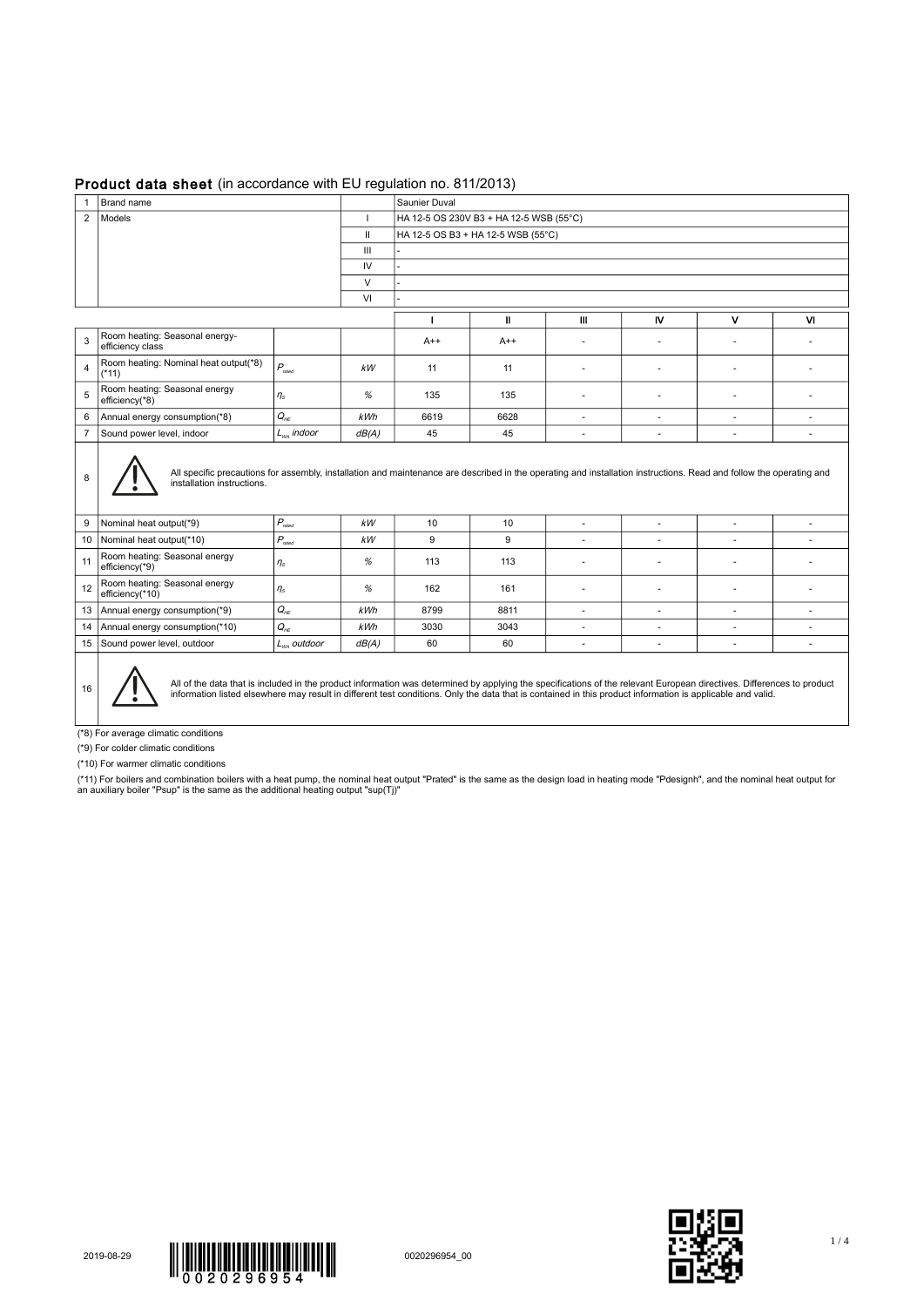## Product information (in accordance with EU regulation no. 813/2013)

| 1              | Brand name                                                                                         |                                    |                   | Saunier Duval                           |                          |                          |                          |                          |                          |  |  |
|----------------|----------------------------------------------------------------------------------------------------|------------------------------------|-------------------|-----------------------------------------|--------------------------|--------------------------|--------------------------|--------------------------|--------------------------|--|--|
| $\overline{2}$ | Models                                                                                             |                                    |                   | HA 12-5 OS 230V B3 + HA 12-5 WSB (55°C) |                          |                          |                          |                          |                          |  |  |
|                |                                                                                                    |                                    |                   | HA 12-5 OS B3 + HA 12-5 WSB (55°C)      |                          |                          |                          |                          |                          |  |  |
|                |                                                                                                    |                                    | $\mathbf{H}$<br>Ш |                                         |                          |                          |                          |                          |                          |  |  |
|                |                                                                                                    |                                    | IV                |                                         |                          |                          |                          |                          |                          |  |  |
|                |                                                                                                    |                                    | V                 |                                         |                          |                          |                          |                          |                          |  |  |
|                |                                                                                                    |                                    | VI                |                                         |                          |                          |                          |                          |                          |  |  |
|                |                                                                                                    |                                    |                   |                                         |                          |                          |                          |                          |                          |  |  |
|                |                                                                                                    |                                    |                   | $\mathbf{I}$                            | Ш                        | Ш                        | IV                       | v                        | M                        |  |  |
| 17             | Air/water heat pump                                                                                |                                    |                   | ✓                                       | ✓                        | $\overline{\phantom{a}}$ | $\overline{\phantom{a}}$ | $\overline{\phantom{a}}$ | $\sim$                   |  |  |
| 18             | Water/water heat pump                                                                              |                                    |                   | $\overline{\phantom{a}}$                | $\overline{\phantom{a}}$ | $\overline{\phantom{a}}$ | $\overline{\phantom{a}}$ | $\overline{\phantom{a}}$ | $\sim$                   |  |  |
| 19             | Brine/water heat pump                                                                              |                                    |                   | ٠                                       | $\sim$                   | $\sim$                   | $\sim$                   | $\sim$                   | $\sim$                   |  |  |
| 20             | Low temperature heat pump                                                                          |                                    |                   | ×.                                      | $\sim$                   | $\sim$                   | ÷.                       | ٠                        | $\sim$                   |  |  |
| 21             | Equipped with a supplementary heater                                                               |                                    |                   | ✓                                       | ✓                        | $\sim$                   | $\overline{\phantom{a}}$ | $\overline{\phantom{a}}$ | $\sim$                   |  |  |
| 22             | Combination heater                                                                                 |                                    |                   | ä,                                      | $\blacksquare$           | ÷.                       | ×,                       | $\overline{\phantom{a}}$ | $\sim$                   |  |  |
| 23             | Room heating: Nominal heat output(*11)                                                             | $P_{\tiny{rated}}$                 | kW                | 11                                      | 11                       | ÷.                       | ä,                       | ÷.                       | $\sim$                   |  |  |
| 24             | Room heating: Seasonal energy<br>efficiency                                                        | $\eta_s$                           | $\%$              | 135                                     | 135                      | $\overline{a}$           | $\overline{a}$           | ٠                        |                          |  |  |
| 25             | $T_1 = -7 °C(*6)$                                                                                  | $Pdh - 7^\circ$                    | kW                | 9,8                                     | 9,8                      | $\sim$                   | $\overline{\phantom{a}}$ | $\overline{\phantom{a}}$ | $\sim$                   |  |  |
| 26             | $T_i = +2 °C(*6)$                                                                                  | $Pdh + 2^{\circ}$                  | kW                | 5,9                                     | 5,9                      | ٠                        | $\sim$                   | $\sim$                   | $\sim$                   |  |  |
| 27             | $T_1 = +7 °C(*6)$                                                                                  | $Pdh + 7^\circ$                    | kW                | 5,3                                     | 5,3                      | $\sim$                   | $\sim$                   | $\sim$                   | $\sim$                   |  |  |
| 28             | $T_1 = +12 °C(*6)$                                                                                 | $Pdh + 12^{\circ}$                 | kW                | 6,1                                     | 6,1                      | $\sim$                   | ٠                        | ٠                        | $\overline{\phantom{a}}$ |  |  |
| 29             | $Tj$ = Bivalence temperature(*6)                                                                   | Pdh                                | kW                | 9,8                                     | 9,8                      | ٠                        | $\sim$                   | $\sim$                   | $\sim$                   |  |  |
| 30             | $Tj = Operating$ limit value<br>temperature(*6)                                                    | Pdh                                | kW                | 9,0                                     | 9,0                      | ٠                        | ٠                        | ٠                        |                          |  |  |
|                | $T = -15 °C(*6)$                                                                                   |                                    | kW                |                                         |                          | $\sim$                   | $\sim$                   | $\sim$                   | $\sim$                   |  |  |
| 31             |                                                                                                    | $Pdh - 15^\circ$                   |                   | 0,0                                     | 0,0                      |                          |                          |                          |                          |  |  |
| 32             | Bivalence temperature                                                                              | $T_{\scriptscriptstyle{b\bar{b}}}$ | $^o\!C$           | $-7$                                    | $-7$                     | $\overline{\phantom{a}}$ | $\overline{\phantom{a}}$ | $\overline{\phantom{a}}$ |                          |  |  |
| 33             | Output for cyclical interval heating mode                                                          | $P_{\rm \scriptscriptstyle cyclh}$ | kW                | $\overline{\phantom{a}}$                | $\overline{\phantom{a}}$ | $\overline{\phantom{a}}$ | $\overline{\phantom{a}}$ | $\overline{\phantom{a}}$ | $\sim$                   |  |  |
| 34             | Degradation coefficient                                                                            | Cdh                                |                   | 0,99                                    | 0,99                     | $\overline{\phantom{a}}$ | $\overline{\phantom{a}}$ | $\overline{\phantom{a}}$ | $\overline{\phantom{a}}$ |  |  |
| 35             | $Tj = -7 °C(*7)$                                                                                   | COPd                               |                   | 2,16                                    | 2,16                     | ÷.                       | ×,                       | $\sim$                   | $\sim$                   |  |  |
| 36             | $T_1 = +2 °C(*7)$                                                                                  | COPd                               |                   | 3,30                                    | 3,30                     | $\sim$                   | $\sim$                   | $\sim$                   | $\sim$                   |  |  |
| 37             | $T_1 = +7 °C(*7)$                                                                                  | COPd                               |                   | 4,60                                    | 4,60                     | $\sim$                   | $\sim$                   | $\overline{\phantom{a}}$ | $\sim$                   |  |  |
| 38             | $Tj = +12 °C(*7)$                                                                                  | COPd                               |                   | 6,06                                    | 6,06                     | $\overline{\phantom{a}}$ | $\sim$                   | $\sim$                   | $\sim$                   |  |  |
| 39             | $Tj$ = Bivalence temperature(*7)                                                                   | COPd                               |                   | 2,16                                    | 2,16                     | $\sim$                   | ٠                        | $\sim$                   | $\sim$                   |  |  |
| 40             | Tj = Operating limit value<br>temperature(*7)                                                      | COPd                               |                   | 1,85                                    | 1,85                     | $\overline{\phantom{a}}$ | $\overline{\phantom{a}}$ | $\sim$                   |                          |  |  |
| 41             | $T_i = -15 °C(*7)$                                                                                 | COPd                               |                   | $\overline{\phantom{a}}$                | $\overline{\phantom{a}}$ | $\overline{\phantom{a}}$ | $\overline{\phantom{a}}$ | $\overline{\phantom{a}}$ | $\sim$                   |  |  |
| 42             | Operating limit temperature                                                                        | <b>TOL</b>                         | $^{\circ}C$       | $-10$                                   | $-10$                    | $\overline{\phantom{a}}$ | $\overline{\phantom{a}}$ | $\overline{\phantom{a}}$ | $\sim$                   |  |  |
| 43             | Cycling interval efficiency(*7)                                                                    | $COP_{cyc}$                        | $\%$              | $\sim$                                  | $\sim$                   | $\sim$                   | $\sim$                   | $\sim$                   | $\sim$                   |  |  |
| 44             | Limit value for the heating water's<br>operating temperature                                       | <b>WTOL</b>                        | $^{\circ}C$       | 63                                      | 63                       | $\overline{\phantom{a}}$ | ÷,                       | $\overline{\phantom{a}}$ | $\overline{\phantom{a}}$ |  |  |
| 45             | Power consumption: Off-mode                                                                        | $P_{\text{OFF}}$                   | kW                | 0,011                                   | 0,017                    | $\sim$                   | $\sim$                   | $\sim$                   | $\sim$                   |  |  |
| 46             | Power consumption: "Temperature<br>controller off"                                                 | $P_{\tau o}$                       | $kW$              | 0,011                                   | 0,017                    | ٠                        | ٠                        | ٠                        |                          |  |  |
| 47             | Power consumption: Standby-mode                                                                    | $P_{\rm SB}$                       | kW                | 0,011                                   | 0,017                    | ÷.                       | ä,                       | ÷.                       | ×.                       |  |  |
| 48             | Power consumption: Operating status<br>with crankcase heating                                      | $P_{\rm{cx}}$                      | $kW$              | 0,000                                   | 0,000                    | $\sim$                   | $\overline{\phantom{a}}$ | $\sim$                   |                          |  |  |
| 49             | Nominal heat output for auxiliary heating                                                          | $P_{\scriptscriptstyle sup}$       | $kW$              | 0,0                                     | 0,0                      | $\overline{\phantom{a}}$ | ÷,                       | $\overline{\phantom{a}}$ | $\overline{\phantom{a}}$ |  |  |
|                | Type of energy input for the auxiliary                                                             |                                    |                   |                                         |                          |                          |                          |                          |                          |  |  |
| 50             | boiler<br>Controlling output under average climate                                                 |                                    |                   | electric                                | electric                 | $\overline{\phantom{a}}$ | ÷,                       | ÷,                       |                          |  |  |
| 51             | conditions                                                                                         |                                    |                   | variable                                | variable                 | $\overline{\phantom{a}}$ | ÷,                       | ٠                        |                          |  |  |
| 52             | Sound power level, indoor                                                                          | $L_{\text{wa}}$ indoor             | dB(A)             | 45                                      | 45                       | $\sim$                   | $\overline{\phantom{a}}$ | $\overline{\phantom{a}}$ | $\overline{\phantom{a}}$ |  |  |
| 53             | Sound power level, outdoor                                                                         | $L_{wa}$ outdoor                   | dB(A)             | 60                                      | 60                       | $\sim$                   | $\overline{\phantom{a}}$ | $\overline{\phantom{a}}$ | $\sim$                   |  |  |
| 54             | Nitrogen oxide emissions                                                                           | NO <sub>x</sub>                    | mg/kWh            | $\overline{\phantom{a}}$                | ÷,                       | ÷.                       | $\sim$                   | ÷                        | $\sim$                   |  |  |
| 55             | For air-to-water heat pumps: Rated air<br>flow rate, outdoors                                      |                                    | $m^3/h$           | 4.826                                   | 4.826                    | $\overline{\phantom{a}}$ | ÷,                       | ÷,                       |                          |  |  |
| 56             | For water-/brine-to-water heat pumps:<br>Rated brine or water flow rate, outdoor<br>heat exchanger |                                    | $m^3/h$           | ÷,                                      |                          | ٠                        | $\overline{\phantom{a}}$ | $\overline{a}$           |                          |  |  |
|                | 57   Manufacturer's address                                                                        |                                    |                   |                                         |                          |                          |                          |                          |                          |  |  |

(\*6) Specified output in heating mode for partial load at room-air temperature and outside-air temperature Tj

(\*7) Specified coefficient of performance or primary energy ratio for partial load at room-air temperature and outside-air temperature Tj

(\*11) For boilers and combination boilers with a heat pump, the nominal heat output "Prated" is the same as the design load in heating mode "Pdesignh", and the nominal heat output for<br>an auxiliary boiler "Psup" is the sam



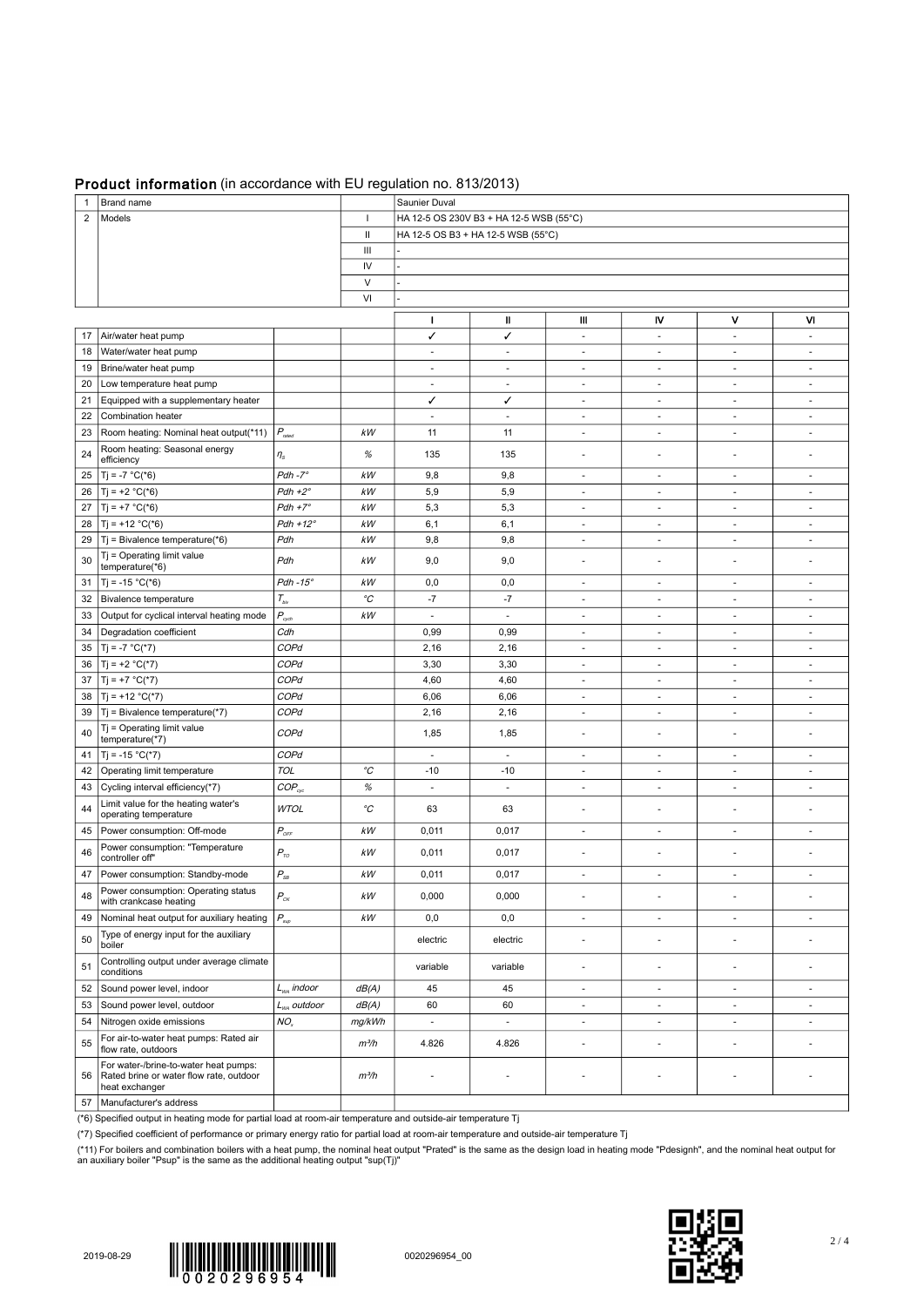|                                                                                                               | 58   Manufacturer |                            |                                                                                                                                                                     |  | Saunier Duval                                                                                                                                                                                                                                                                                                                       |  |  |  |
|---------------------------------------------------------------------------------------------------------------|-------------------|----------------------------|---------------------------------------------------------------------------------------------------------------------------------------------------------------------|--|-------------------------------------------------------------------------------------------------------------------------------------------------------------------------------------------------------------------------------------------------------------------------------------------------------------------------------------|--|--|--|
|                                                                                                               |                   | installation instructions. | All specific precautions for assembly, installation and maintenance are described in the operating and installation instructions. Read and follow the operating and |  |                                                                                                                                                                                                                                                                                                                                     |  |  |  |
|                                                                                                               |                   |                            |                                                                                                                                                                     |  | Read and follow the operating and installation instructions regarding assembly, installation, maintenance, removal, recycling and/or disposal.                                                                                                                                                                                      |  |  |  |
|                                                                                                               |                   |                            |                                                                                                                                                                     |  | All of the data that is included in the product information was determined by applying the specifications of the relevant European directives. Differences to product<br>information listed elsewhere may result in different test conditions. Only the data that is contained in this product information is applicable and valid. |  |  |  |
| (*6) Specified output in heating mode for partial load at room-air temperature and outside-air temperature Tj |                   |                            |                                                                                                                                                                     |  |                                                                                                                                                                                                                                                                                                                                     |  |  |  |

- 
- (\*7) Specified coefficient of performance or primary energy ratio for partial load at room-air temperature and outside-air temperature Tj
- (\*11) For boilers and combination boilers with a heat pump, the nominal heat output "Prated" is the same as the design load in heating mode "Pdesignh", and the nominal heat output for<br>an auxiliary boiler "Psup" is the sam



3 / 4